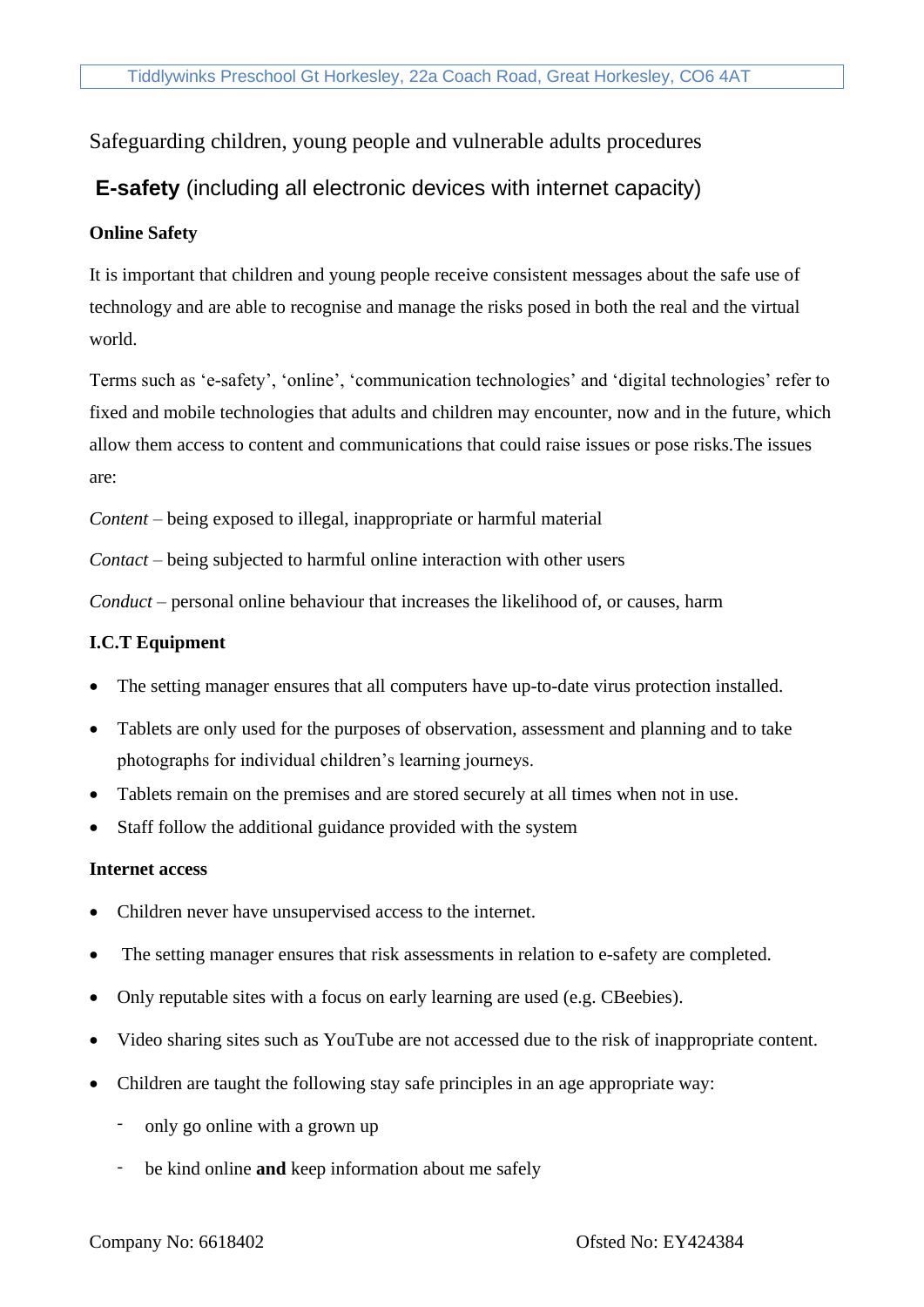- only press buttons on the internet to things I understand
- tell a grown up if something makes me unhappy on the internet
- Staff support children's resilience in relation to issues they may face online, and address issues such as staying safe, appropriate friendships, asking for help if unsure, not keeping secrets as part of social and emotional development in age-appropriate ways.
- All computers for use by children are sited in an area clearly visible to staff.
- Staff report any suspicious or offensive material, including material which may incite racism, bullying or discrimination to the Internet Watch Foundation at [www.iwf.org.uk.](http://www.iwf.org.uk/)

The setting manager ensures staff have access to age-appropriate resources to enable them to assist children to use the internet safely.

## **Personal mobile phones – staff and visitors** (includes internet enabled devices)

- Personal mobile phones and internet enabled devices are not used by staff during working hours. This does not include breaks where personal mobiles may be used off the premises or in a safe place e,g, staff room. The setting manager completes a risk assessment for where they can be used safely.
- Personal mobile phones are switched off and stored in lockers or a locked office drawer.
- In an emergency, personal mobile phones may be used in the privacy of the office with permission.
- Staff ensure that contact details of the setting are known to family and people who may need to contact them in an emergency.
- Staff do not take their mobile phones on outings.
- Members of staff do not use personal equipment to take photographs of children.
- Parents and visitors do not use their mobile phones on the premises. There is an exception if a visitor's company/organisation operates a policy that requires contact with their office periodically throughout the day. Visitors are advised of a private space where they can use their mobile.

## **Cameras and videos**

- Members of staff do not bring their own cameras or video recorders to the setting.
- Photographs/recordings of children are only taken for valid reasons, e.g. to record learning and development, or for displays, and are only taken on equipment belonging to the setting.

Page **2** of **4**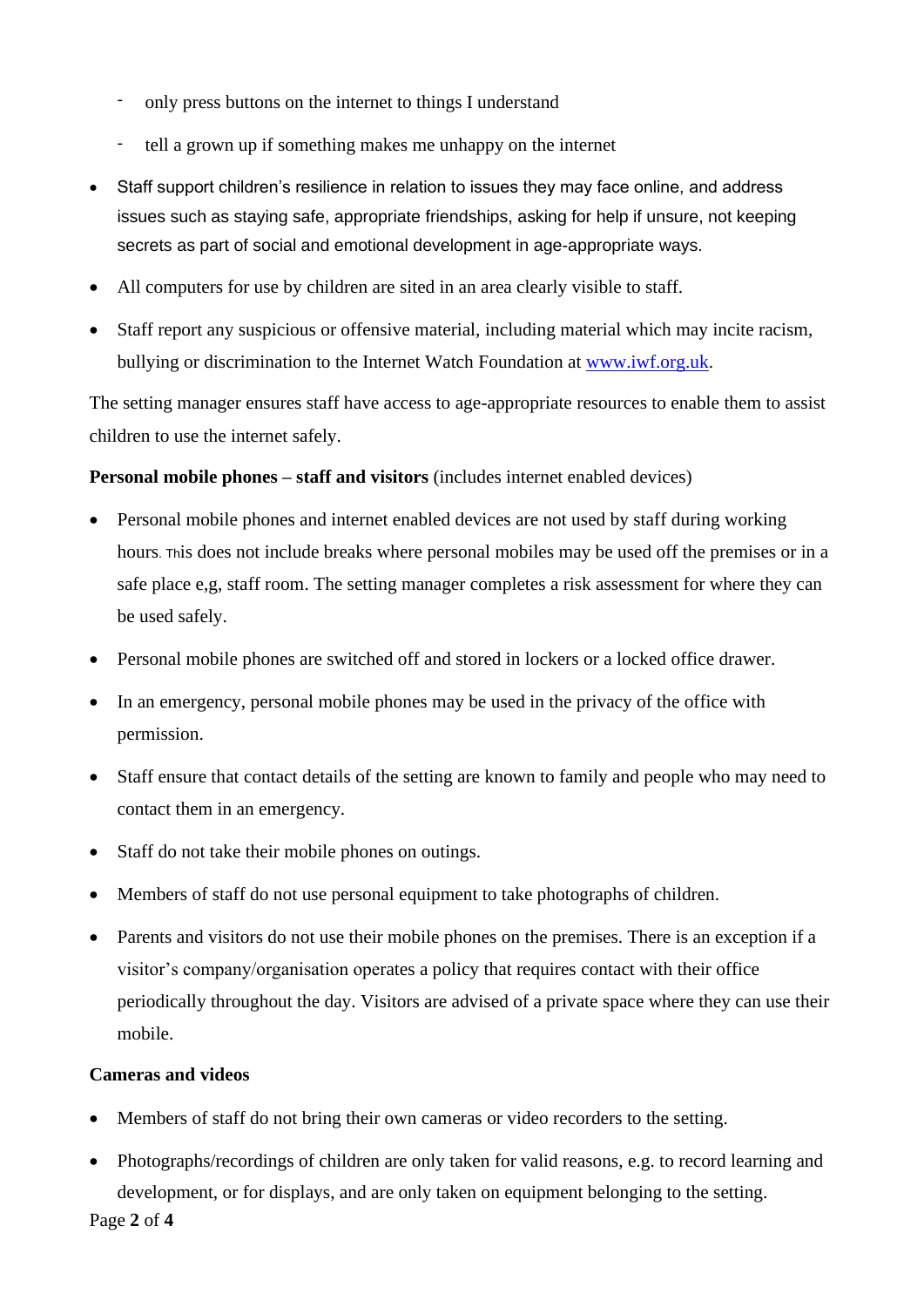- Camera and video use is monitored by the setting manager.
- Where parents request permission to photograph or record their own children at special events, general permission is first gained from all parents for their children to be included. Parents are told they do not have a right to photograph or upload photos of anyone else's children.
- Photographs/recordings of children are only made if relevant permissions are in place.
- If photographs are used for publicity, parental consent is gained and safeguarding risks minimised, e.g. children may be identified if photographed in a sweatshirt with the name of their setting on it.

## **Cyber Bullying**

If staff become aware that a child is the victim of cyber-bullying at home or elsewhere, they discuss this with the parents and refer them to help, such as: NSPCC Tel: 0808 800 5000 [www.nspcc.org.uk](http://www.nspcc.org.uk/) or ChildLine Tel: 0800 1111 [www.childline.org.uk](http://www.childline.org.uk/)

#### **Use of social media**

Staff are expected to:

- understand how to manage their security settings to ensure that their information is only available to people they choose to share information with
- ensure the organisation is not negatively affected by their actions and do not name the setting
- are aware that comments or photographs online may be accessible to anyone and should use their judgement before posting
- are aware that images, such as those on Snapshot may still be accessed by others and a permanent record of them made, for example, by taking a screen shot of the image with a mobile phone
- observe confidentiality and refrain from discussing any issues relating to work
- not share information they would not want children, parents or colleagues to view
- set privacy settings to personal social networking and restrict those who are able to access
- not accept service users/children/parents as friends, as it is a breach of professional conduct
- report any concerns or breaches to the designated person in their setting
- not engage in personal communication, including on social networking sites, with children and parents with whom they act in a professional capacity. There may be occasions when the practitioner and family are friendly prior to the child coming to the setting. In this case information is shared with the manager and a risk assessment and agreement in relation to boundaries are agreed